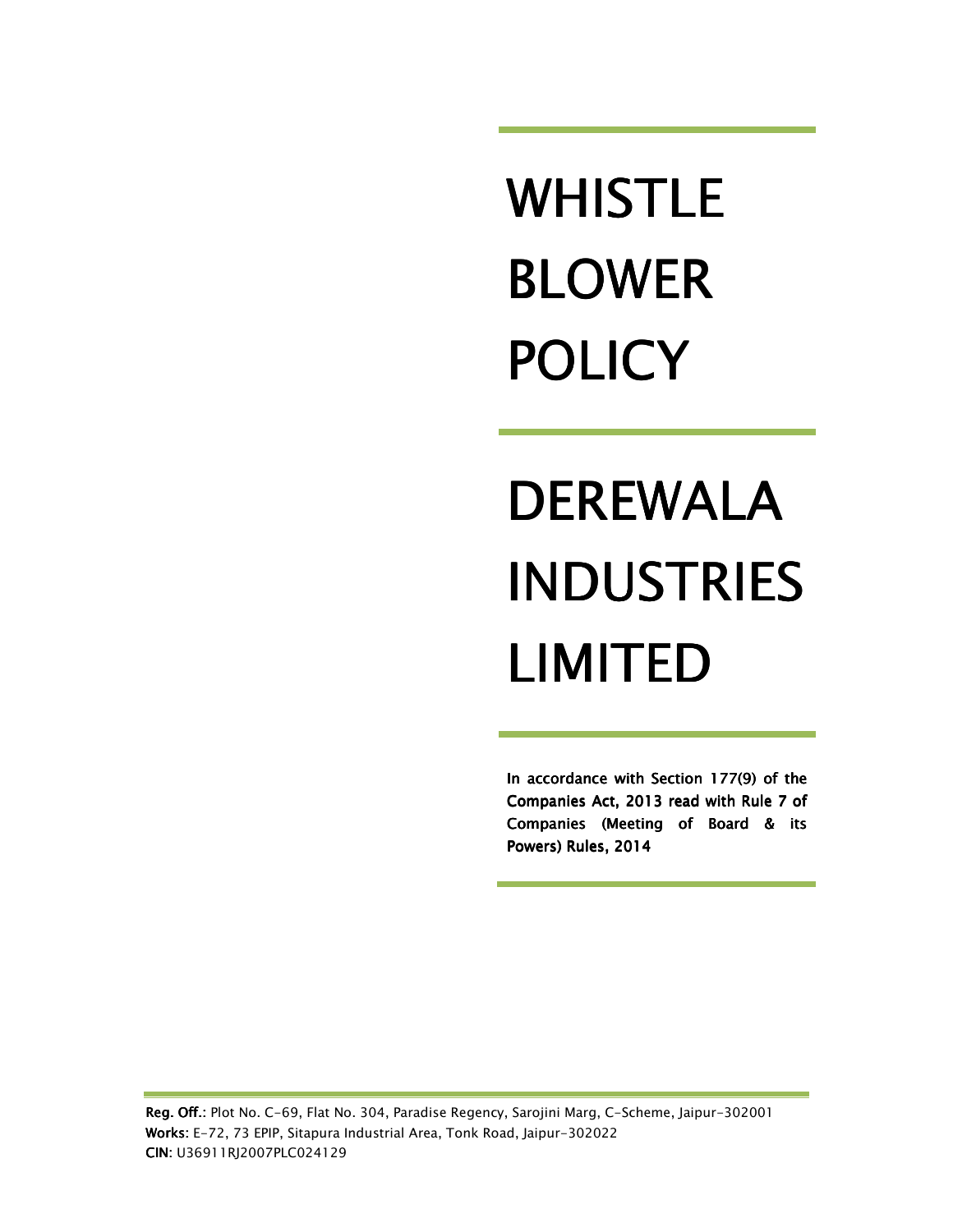## 1. Preface

Pursuant to Section 177(9) of the Companies Act, 2013 read with Rule 7 of the Companies (Meetings of Board and its Powers) Rules, 2014, every listed company or a company which accept deposits from the public or companies which have borrowed money from banks and public financial institutions in excess of fifty crores rupees, shall establish a vigil mechanism for their directors and employees to report genuine concerns or grievances.

Your Company always believes to conduct its affairs in a fair and transparent manner by adopting highest standards of professionalism, honesty, integrity and ethical behavior. In continuance of this and in line with provisions of section 177(9) of the Companies Act, 2013 read with Rule 7 of Companies (Meeting of Board & its Powers) Rules, 2014, your Company formulate a Vigil Mechanism for the employees(including on payroll and contractual) and Directors of the Company to report to the management about any instances of unethical behavior, actual or suspected fraud or violation of the Company's General Guidelines or code of conduct, improper activities or alleged wrongful conduct.

## 2. Policy Objectives

2.1. A Vigil mechanism called as Whistle Blower Policy provides a channel to the employees and Directors to report to the management, their concerns about unethical behavior, actual or suspected fraud or violation of the Codes of conduct or policy of the Company. The said mechanism provides for adequate safeguards against victimization of employees to avail of the mechanism and also provide for direct access to the Chairman of the Audit Committee in exceptional cases.

2.2. This mechanism neither releases employees from their duty of confidentiality in the course of their work nor can it be used as a route for raising malicious or unfounded allegations against people in authority and / or colleagues in general.

#### 3. Scope of Mechanism:

This mechanism is formulated to provide an opportunity and an avenue to the employees to raise their concerns and access with Audit Committee about any instances of unethical behavior, actual or suspected fraud or violation of the Company's general guidelines or code of conduct and to further provide necessary safeguards for protection of Whistle Blower/employees from reprisals or victimization for whistle blowing/vigilance in good faith. The role of employees in pointing out violation of the guidelines is of vital importance.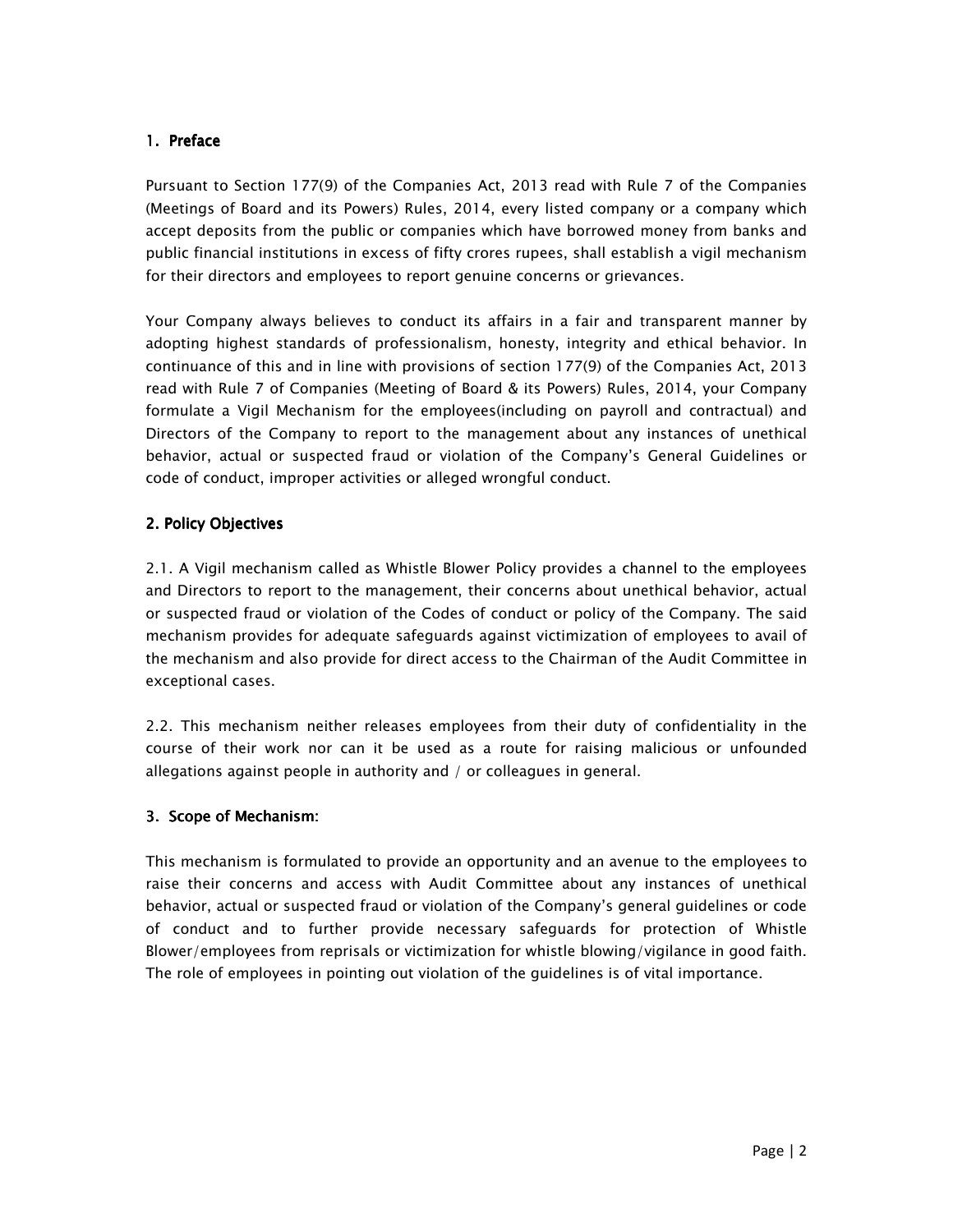## 4. Definitions 4. Definitions

4.1 "Alleged Wrongful Conduct" means violation of law, infringement of Company's Code of Conduct or ethics, policies, mismanagement, misappropriation of monies, corrupt practices, actual or suspected fraud, substantial and specific danger to public health and safety or abuse of authority.

4.2 "Audit Committee" means the Audit Committee constituted by the Board of Directors of the Company in accordance with section 177 of the Companies Act, 2013 & rules framed thereunder.

4.3 "Company" means Derewala Industries Limited and all its Branches/Zones, if any.

4.4 "Employee" means every employee including contractual employees of the company, including the whole time directors.

4.5 "Nodal Officer" means an officer of the Company nominated by the company to receive protected disclosures from whistle blowers, maintaining records thereof, placing the same before the Audit Committee for its disposal and informing the whistle blower the result thereof.

4.6 "Investigator" means those persons authorized, appointed, consulted or approached by chairman of the Audit Committee and include the auditors of the Company and Police;

4.7. "Protected Disclosure" means a concern rose by an employee or group of employees of the Company, through a written communication and made in good faith which discloses or demonstrates information about an unethical or improper activity with respect to the Company. However, the Protected Disclosures should be factual and not speculative or in the nature of an interpretation / conclusion and should contain as much specific information as possible to allow for proper assessment of the nature and extent of the concern.

4.8 "Subject" means a person against or in relation to whom a Protected Disclosure has been made or evidence gathered during the course of an investigation;

4.9 "Whistle Blower" means an employee or group of employees of the Company who discloses in good faith any unethical and improper practices or alleged wrongful conduct to the Nodal Officer/Managing Director and in exceptional cases to the Audit Committee in writing. The Whistle Blower's role is as a reporting party, he/she is not an investigator. Although the Whistle Blower is not expected to prove the truth of an allegation, he needs to demonstrate to the Audit Committee, that there are sufficient grounds for concern.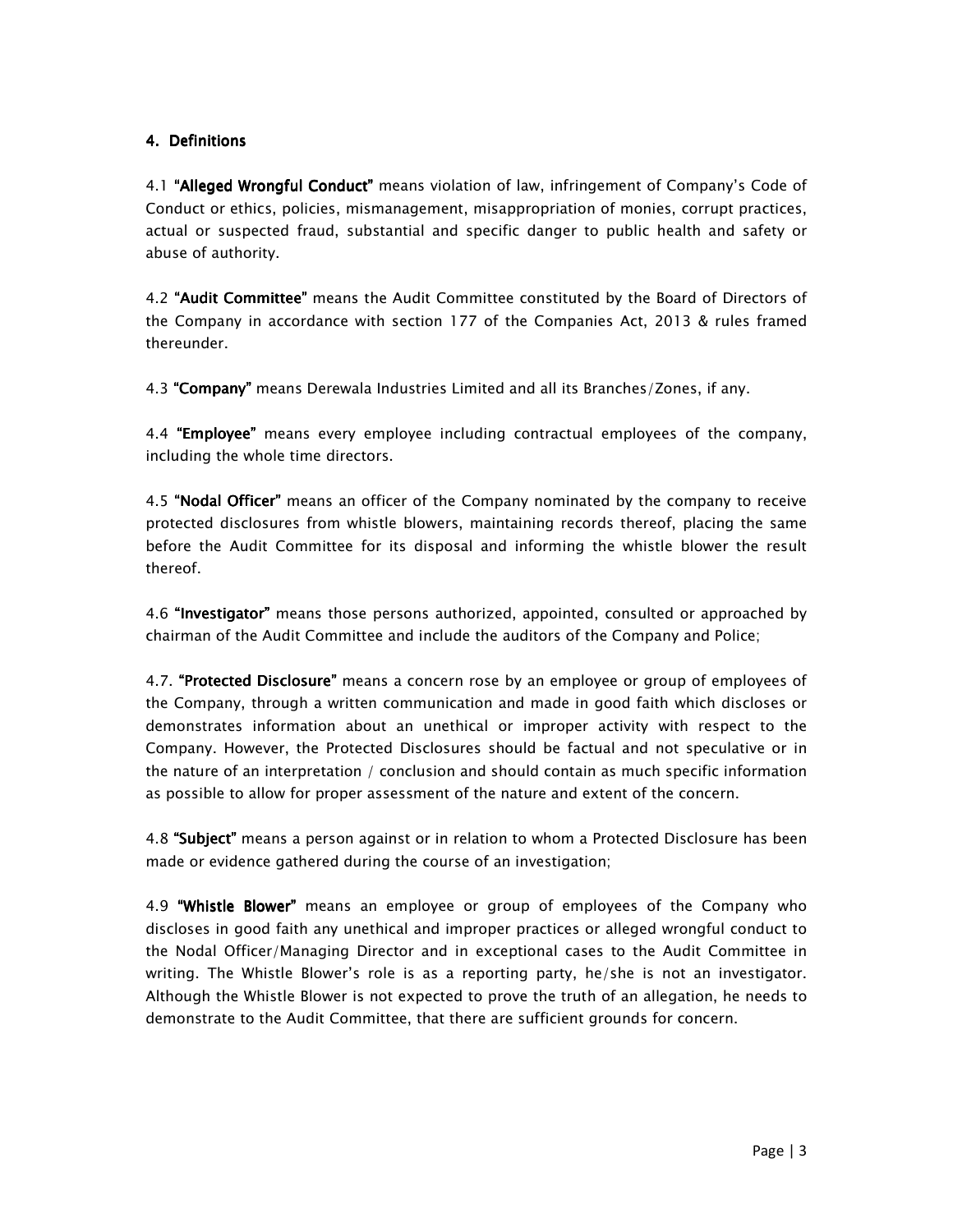# 5. Coverage of Policy

The policy encourages all the Whistle Blowers to voice all their genuine concerns which shall include but not limited to the following:

- $\triangleright$  Abuse of authority
- $\triangleright$  Breach of trust
- $\triangleright$  Breach of confidentiality.
- $\triangleright$  Any unlawful act, whether criminal (e.g. theft) or a breach of the civil law (e.g. slander or libel)
- $\triangleright$  Manipulation of Company data/records
- $\triangleright$  Breach of any Policy or Manual or Code adopted by the Company
- $\triangleright$  Financial irregularities, including fraud, or suspected fraud
- $\triangleright$  Deliberate violation of law/regulation
- $\triangleright$  Misappropriation of Company assets/funds;
- $\triangleright$  Accepting money or any such benefits or privilege from the customers or patrons for e.g. retailers, bankers, stockiest, distributors & freight forwarders.
- $\triangleright$  Any other unethical or improper conduct.

#### 6. Receipt and Disposal of Protected Disclosures

6.1. Protected Disclosures should be reported in writing by the Whistle Blower as soon as possible after he/she becomes aware of the same so as to ensure a clear understanding of the issues raised and should either be typed or written in a legible handwriting in the prescribed form i.e. attached to this policy.

6.2. The Protected Disclosure should be submitted in a closed and secured envelope and should be super scribed as "PROTECTED DISCLOSURE UNDER THE WHISTLE BLOWER POLICY". If the complaint is not super scribed & closed as mentioned above, the protected disclosure will be dealt with as if a normal disclosure.

6.3. All Protected Disclosures should be addressed to the Nodal Officer of the Company. The contact detail of the Nodal Officer is as under:-

Address of Nodal Officer – Mr. Vikas Kumawat / Human Resource Department Derewala Industries Limited, Jaipur

6.4. Protected Disclosure against the Nodal Officer should be addressed to the Managing Director of the Company and the Protected Disclosure against the Managing Director of the Company should be addressed to the Chairman of the Audit Committee. The contact details of the Managing Director and the Chairman of the Audit Committee are as under:

Name and Address of Managing Director – Mr. Yogendra Garg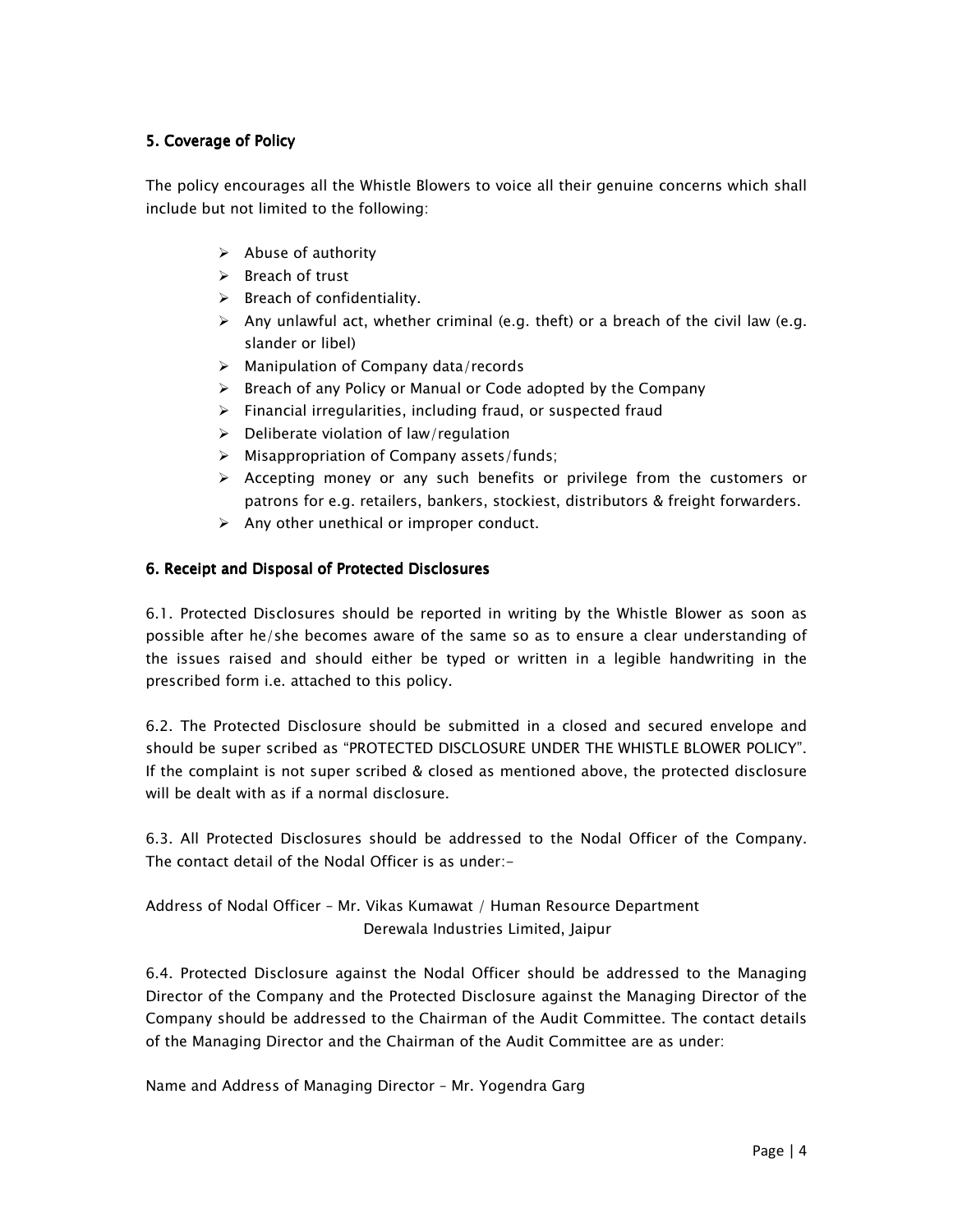Derewala Industries Limited, Jaipur

Name and Address of Chairman of Audit Committee– Mr. Jugal Kishore Garg, Chairman of Audit Chairman, Derewala Industries Limited, Jaipur

6.5. It is up to Whistle Blower that whether he/she wants to disclose his/her identity or be anonymous to the nodal officer. However, it may sometimes be difficulties or even impossible to thoroughly investigate the disclosure that are made anonymously. The Whistle Blower is, therefore, strongly encouraged/ recommended to share his/her identity, while making the protected disclosure.

If the Whistle Blower chooses to disclose his or her identity to the Nodal Officer, the authenticity of the Whistle Blower's identity will be established by the Nodal Officer before considering the case for the purpose of investigation. This shall be done through the contact details provided by the Whistle Blower in the Protected Disclosure Form, while maintaining the confidentiality.

The Protected Disclosure made by the Whistle Blower must be genuine with adequate supporting data/proof. If it is established that the allegation was made with mala-fide intentions or was frivolous in nature, or was not genuine, the Whistle Blower shall be subject to Disciplinary Action.

In case of anonymous disclosure, Nodal Officer shall, at his end, examine the possible intention and genuineness of the disclosure in advance before going ahead with the investigation. In case Nodal officer suspects that the allegation has been made with malafide intention or is frivolous in nature, or is not genuine, he/she can decide to drop the case.

6.6 Whistle Blower must provide the background, history and reason for concern, together with names, date, places and as much information possible. For the purpose of proper & fair investigation all necessary details shall be captured by the Whistle Blower in a standard format namely, the PROTECTED DOSCLOSURE FORM.

#### 7. Investigation: 7. Investigation:

7.1 All Protected Disclosures reported under this Policy will be thoroughly investigated by the Nodal Officer /Managing Director/ Chairman of the Audit Committee of the Company who will investigate/oversee the investigations under the authorization of the Audit Committee.

7.2 The Nodal Officer /Managing Director/ Chairman of the Audit Committee may at his discretion, consider involving any Investigators for the purpose of investigation.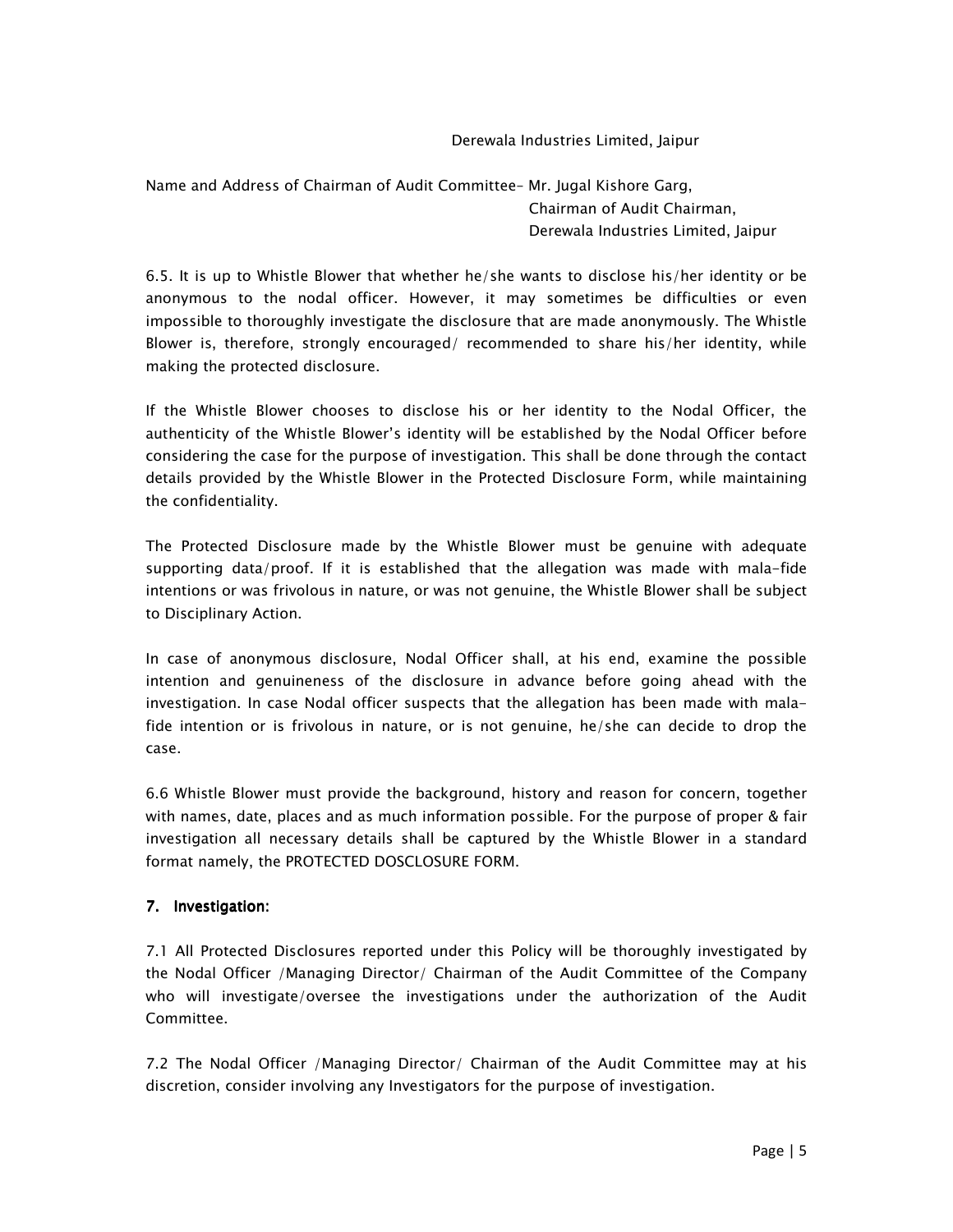7.3 The decision to conduct an investigation taken by the Nodal Officer /Managing Director/ Chairman of the Audit Committee is by itself not an accusation and is to be treated as a neutral fact-finding process. The outcome of the investigation may not support the conclusion of the Whistle Blower that an improper or unethical act was committed.

7.4 The identity of a Subject and the Whistle Blower will be kept confidential to the extent possible given the legitimate needs of law and the investigation.

7.5 Subjects will normally be informed of the allegations at the outset of a formal investigation and have opportunities for providing their inputs during the investigation.

7.6 Subjects shall have a duty to co-operate with the Nodal Officer /Managing Director/ Chairman of the Audit Committee or any of the Investigators during investigation to the extent that such co-operation will not compromise self-incrimination protections available under the applicable laws.

7.7 Subjects have a responsibility not to interfere with the investigation. Evidence shall not be withheld, destroyed or tampered with, and witnesses shall not be influenced, coached, threatened or intimidated by the Subjects.

7.8 Unless there are compelling reasons not to do so, Subjects will be given the opportunity to respond to material findings contained in an investigation report. No allegation of wrongdoing against a Subject shall be considered as maintainable unless there is good evidence in support of the allegation.

7.9 Subjects have a right to be informed of the outcome of the investigation. If allegations are not sustained, the Subject should be consulted as to whether public disclosure of the investigation results would be in the best interest of the Subject and the Company.

7.10 The investigation may be completed normally within 45 days of the receipt of the Protected Disclosure.

#### 8. Secrecy / Confidentiality

- 8.1. The Whistle Blower, Nodal officer, Members of Audit committee, the Subject and everybody involved in the process shall:
	- 8.1.1. Maintain confidentiality of all matters under this Policy
	- 8.1.2. Discuss only to the extent or with those persons as required under this policy for completing the process of investigations.
	- 8.1.3. Not keep the papers unattended anywhere at any time

#### 9. Protection: 9. Protection: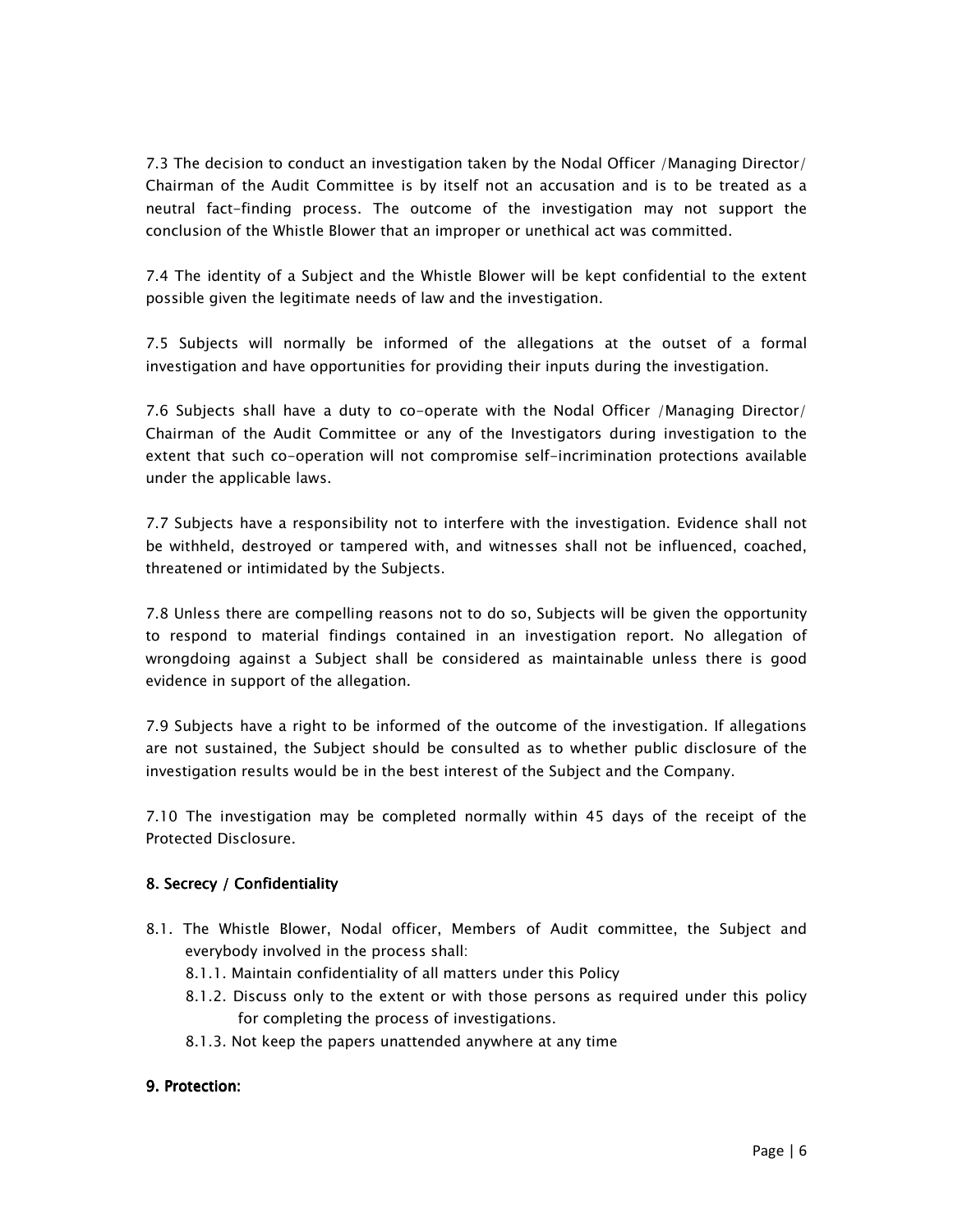9.1 No unfair treatment will be meted out to a Whistle Blower by virtue of his/her having reported a Protected Disclosure under this Policy. The Company, as a policy, condemns any kind of discrimination, harassment, victimization or any other unfair employment practice being adopted against Whistle Blowers. Complete protection will, therefore, be given to Whistle Blowers against any unfair practice like retaliation, threat or intimidation of termination/suspension of service, disciplinary action, transfer, demotion, refusal of promotion, or the like including any direct or indirect use of authority to obstruct the Whistle Blower's right to continue to perform his duties/functions including making further Protected Disclosure. The Company will take steps to minimize difficulties, which the Whistle Blower may experience as a result of making the Protected Disclosure. Thus, if the Whistle Blower is required to give evidence in criminal or disciplinary proceedings, the Company will arrange for the Whistle Blower to receive advice about the procedure, etc.

9.2 A Whistle Blower may report any violation of the above clause to the Chairman of the Audit Committee, who shall investigate into the same and recommend suitable action to the management.

9.3 The identity of the Whistle Blower shall be kept confidential to the extent possible and permitted under law.

9.4 Any other Employee assisting in the said investigation shall also be protected to the same extent as the Whistle Blower.

#### 10. Documentation & Reporting

10.1. On receipt of the protected disclosure the Nodal Officer / Managing Director / Chairman of the Audit Committee shall make a record of the Protected Disclosure and also ascertain from the Whistle Blower whether he was the person who made the protected disclosure or not before referring the matter to the Audit Committee of Company for further appropriate investigation and needful action. The record will include:

- $\triangleright$  Brief facts;
- $\triangleright$  Whether the same Protected Disclosure was raised previously by anyone, and if so, the outcome thereof;
- $\triangleright$  Whether the same Protected Disclosure was raised previously on the same subject;
- $\triangleright$  Details of actions taken by nodal officer/ Managing Director for processing the complaint.
- $\triangleright$  Findings of the Audit Committee;
- $\triangleright$  The recommendations of the Audit Committee / other action(s).

#### 11. Decision: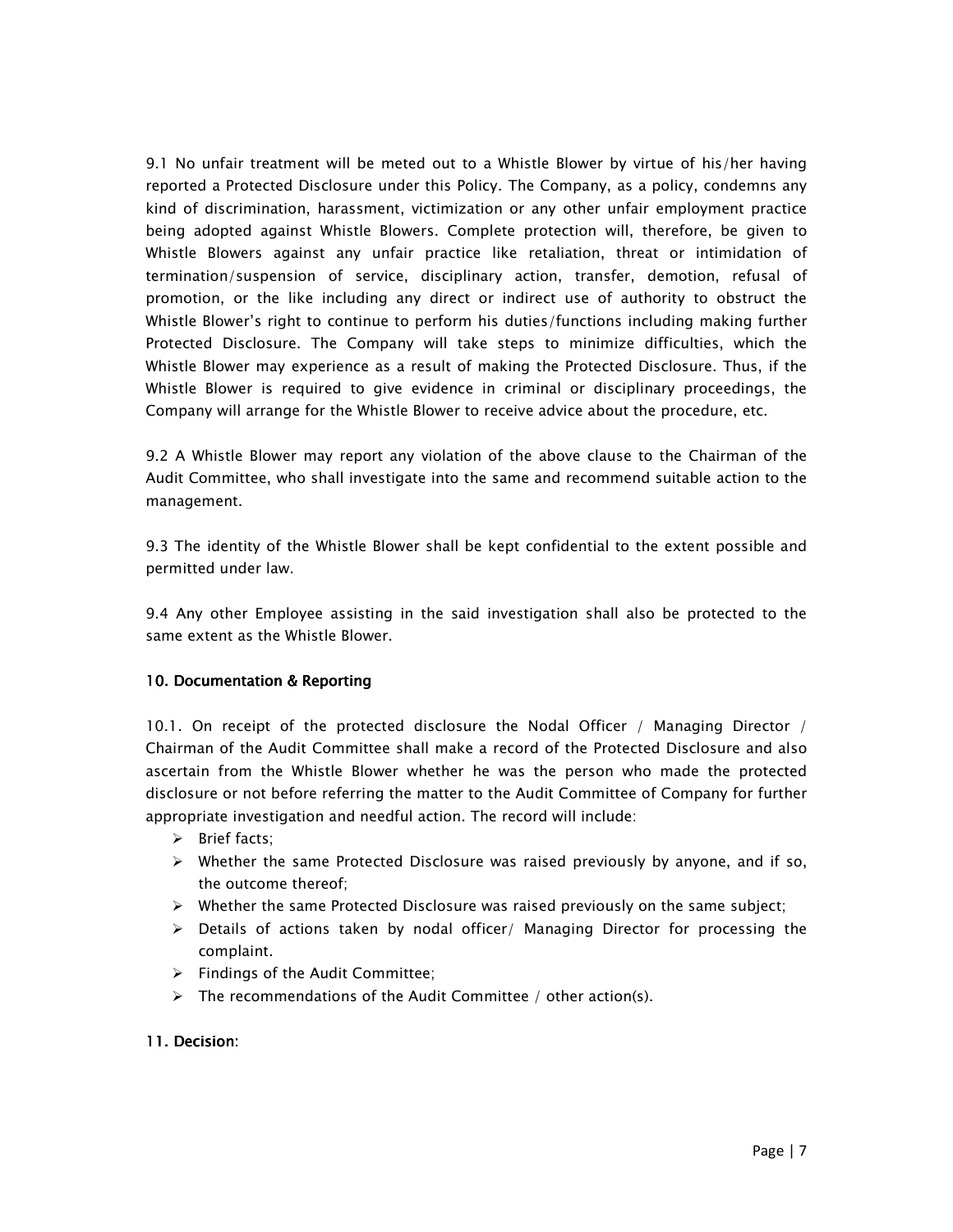11.1 If an investigation leads the Nodal Officer/ Chairman of the Audit Committee to conclude that an improper or unethical act has been committed, the Nodal Officer/ Chairman of the Audit Committee shall recommend to the management of the Company to take such disciplinary or corrective action as the Nodal Officer/Chairman of the Audit Committee may deem fit. It is clarified that any disciplinary or corrective action initiated against the Subject as a result of the findings of an investigation pursuant to this Policy shall adhere to the applicable personnel or staff conduct and disciplinary procedures.

11.2. In case the subject is a nodal officer of the Company, the protected disclosure shall be addressed to the Managing Director who, after examining the protected disclosure shall forward the matter to the audit committee. The audit committee after providing an opportunity to the subject to explain his position and after completion of investigation shall submit a report along with its recommendation to the Managing Director. After considering the report and recommendation as aforesaid, Managing Director shall forward the said report with its recommendation to the concerned disciplinary authority for further appropriate action in this regard or shall close the matter, for which he shall record the reasons.

11.3. In case the Subject is the Managing Director of the Company, the Chairman of the Audit Committee after examining the Protected Disclosure shall forward the protected disclosure to other members of the Audit Committee if deemed fit. The Audit Committee shall appropriately and expeditiously investigate the Protected Disclosure.

11.4. A Whistle Blower who makes false allegations of unethical & improper practices or about wrongful conduct of the subject to the nodal officer or the Audit Committee shall be subject to appropriate disciplinary action in accordance with the rules, procedures and policies of the Company.

#### 12. Access to Chairman of the Audit Committee

12.1. The Whistle Blower shall have right to access Chairman of the Audit Committee directly in exceptional cases and the Chairman of the Audit Committee is authorized to prescribe suitable directions in this regard.

#### 13. Notification

13.1 All departmental heads are required to notify & communicate the existence and contents of this policy to the employees of their department. Every departmental head shall submit a certificate duly signed by him to the HR Department/Company Secretary that this policy was notified to each employees of his department. The new employees shall be informed about the policy by the Personnel department and statement in this regard should be periodically submitted to the Company Secretary. The details of establishment of this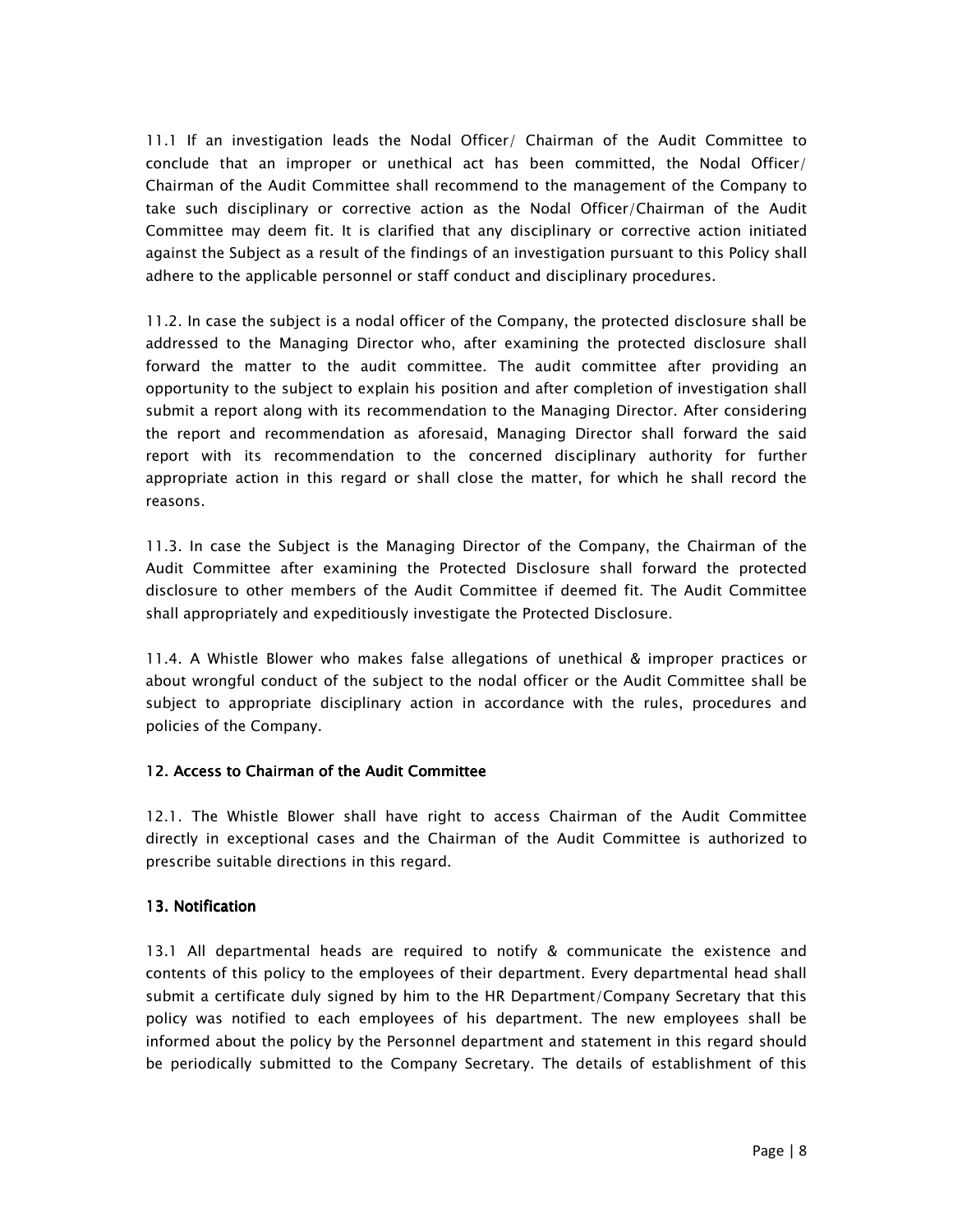mechanism as amended from time to time shall be disclosed by the company on its website, if any and in the Board's report.

# 14. Retention of Documents

14.1. All Protected disclosures documented along with the results of Investigation relating thereto, shall be retained by the Company for a period of 5 (five) years or such other period as specified by any other law in force, whichever is more.

## 15. Annual Affirmation

15.1 The Company shall annually affirm that it has not denied any personnel access to the Audit Committee and that it has provided protection to whistle blower from adverse personnel action. The affirmation shall form part of Director Report as attached to the Annual Report of the Company.

## 16. Amendment

16.1 The Company reserves its right to amend or modify this Policy in whole or in part, at any time without assigning any reason whatsoever. However, no such amendment or modification will be binding on the Employees unless the same is notified to the Employees in writing.